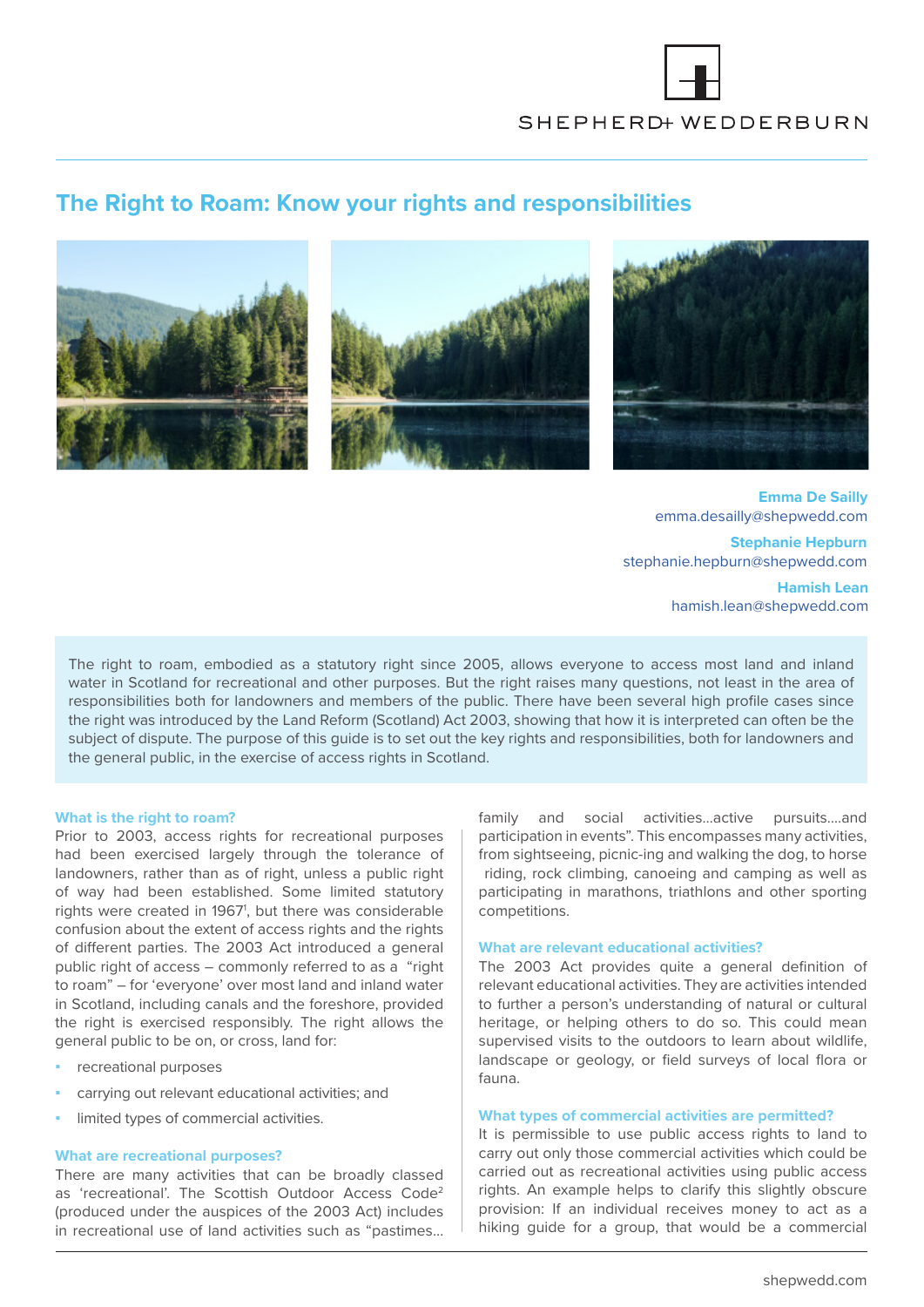

# SHEPHERD+ WEDDERBURN

activity, but because hiking is a recreational activity, this is permitted. Conversely, if an individual brings a cool box onto land and starts selling cold drinks, that would also be a commercial activity but, as you cannot recreationally sell cold drinks, this activity would not be allowed under the 2003 Act.

## **What is not covered by the right to roam?**

While the access rights may appear to be very extensive, they are subject to many restrictions. Land over which statutory access rights cannot be exercised includes:

- any land to the extent that there are buildings on it, a fixed piece of machinery or anywhere that provides an individual with privacy or shelter, such as a tent or caravan. This covers both residential and nonresidential buildings;
- gardens around houses, caravans or tents etc., of a sufficient extent to allow a reasonable degree of privacy.

Public access rights also do not apply to:

- common gardens that are restricted to residents, even if they are separated from the homes themselves;
- schools or land used by schools, such as a playground;
- land that has been developed as a sports or playing field, or for a particular recreational purpose; or
- land on which crops are growing (in order to protect farming).

Additionally, it is not permissible to use public access rights for certain types of conduct such as to hunt, shoot or fish, or for the purpose of committing an offence such as theft or polluting water (including breaching a court order).

Public access rights also do not apply to motorised activities, like off-road driving or motor biking, which still require the landowner's permission<sup>3</sup>. The only exception to this is that an individual with a disability may use any vehicle or vessel adapted to their use to exercise their access rights. While landowners cannot restrict individuals from exercising public access rights on land to which the 2003 Act applies, it may be lawful to prevent certain types of traffic if the land would be particularly damaged by this traffic.

In 2009, a court supported the actions of Mr and Mrs Tuley in preventing access by horses over a particular part of their land which was found unsuitable for horse traffic<sup>4</sup>, particularly when the Tuleys welcomed and encouraged access takers of all types (including on horseback) over other parts of their property.

## **What about privacy?**

The 2003 Act was intended to strike a balance between landowners' privacy and public access rights. The 2003 Act ensures homeowners retain a proper degree of privacy, so that their ability to enjoy their property is not disturbed. 'Sufficient adjacent land' to properties is excluded from the scope of the 2003 Act, to ensure it does not cover private gardens or space too close to the home. The test to determine this extent is what a 'reasonable person' would deem appropriate in the circumstances. It is unlikely that the whole of a large estate should be blocked off from access rights for privacy purposes, as this would be excessive. In a case that was well reported in the news at the time, a court found that Anne Gloag was entitled to such privacy over an area of her estate at Kinfauns Castle extending to several acres, and accepted her need for higher than usual security due to press and criminal interest in her activities, family and possessions. A person living in a house of this kind located in the countryside would view their enjoyment of their house as considerably reduced if it was not accompanied by reasonably large, private grounds<sup>5</sup>. In another case<sup>6</sup>, a landowner unsuccessfully attempted to exclude almost his entire estate.

Familiarity with public rights of access and the Code is essential, and communication and collaboration with the relevant local authority can allow landowners to be confident that they are complying with their statutory duties, while maintaining an appropriate degree of privacy to allow them to enjoy their property.

It's important to remember that public access rights apply in urban and sub-urban areas too. In a 2018 case<sup>7</sup>, despite concerns being raised about noise, littering, dog fouling and privacy, a court found that a path leading to Penicuik Estate running 20 metres from a house in suburban Penicuik should not be excluded from the scope of the 2003 Act. In the particular circumstances of the case, the path could not be considered as 'adjacent' to the house in question and low-level irresponsible access was not a reason to prevent the exercise of (otherwise responsible) access rights under the 2003 Act.

In this case, particular sensitivities of those living in the house were not relevant – the court was clear that it would be wrong to base any decision on reasonable privacy on the very personal and individual circumstances of those seeking to exclude land from the scope of the 2003 Act. Our commentary on this case can be found [here.](https://shepwedd.com/knowledge/rights-access-vs-right-privacy)

## **Landowners' responsibilities**

Landowners have an obligation to ensure others are able to exercise public access rights over the land they own. They must use and manage their land in a responsible way, having regard to the rights of the public.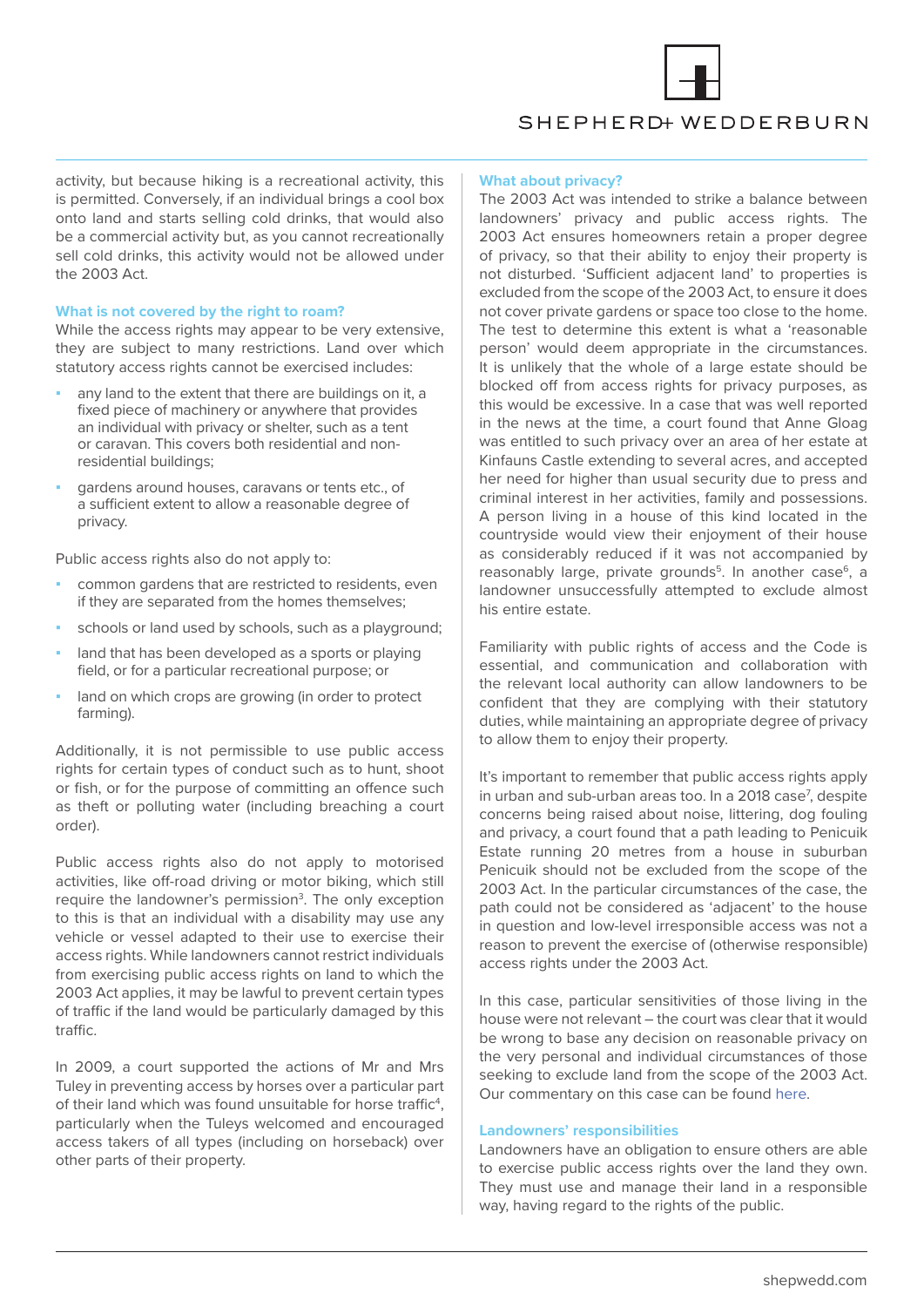

# SHEPHERD+ WEDDERBURN

# **What is the role of Local Authorities?**

Local Authorities also have a duty to uphold access rights. They are required to assert, protect and keep open and free from obstruction or encroachment any route, waterway or other means by which access rights may be reasonably exercised. They have a number of powers to assist with this, for example, they are able to require an owner of land to take remedial action to remove a sign which prohibits or discourages the exercise of access rights. Local authorities must also provide a plan of core paths to facilitate giving access rights to the public throughout their area. Local authorities can enter into core path agreements with landowners and the hope is that members of the public will use the established paths. Local Authorities are also required to establish "local access forums" for their respective areas to advise on the exercise of access rights and to give assistance, if needed, to parties involved in a dispute regarding the exercise of access rights. Nevertheless, it is not always possible to resolve disputes in this way, and recourse may be required to the courts.

## **Obstructions**

Landowners are prohibited from obstructing or discouraging others from exercising their public access rights. This includes putting up signs, erecting fences, growing hedges, positioning or leaving at large an animal, or carrying out agricultural work on the land to prevent or deter others. If the landowner is found to be contravening this they can be made to remove the obstruction by the local authority (unless it is a hedge or fence which was in place before the Act came into force – this does not breach access rights and will not be ordered to be taken down<sup>8</sup>).

In 2018, the Loch Lomond and the Trossachs National Park Authority successfully claimed that a local estate owner was preventing members of the public from exercising their access rights over the estate in terms of the 2003 Act. The court confirmed that the actions by the estate of locking gates and erecting a sign stating "Danger Wild Boar" were acts clearly designed to prevent or deter persons from exercising access rights to which they were entitled, in contravention of the provisions of the 2003 Act.

The Court's decision highlights the importance for landowners and managers of being aware of the access rights members of the public can exercise over their land.

### **Liability**

The 2003 Act does not change the position of landowners in respect of the legal liability which they may incur for individuals accessing the land. This means that landowners still owe the same duty of care to individuals on their land, and will be liable for injuries incurred, if they

have not taken sufficient precautions to prevent injuries to those on their land. Landowners should maintain their land in such a way as to prevent injuries to those with public access rights over it.

#### **The requirement for responsible access taking**

Access rights should be exercised responsibly. The Code provides guidance as to what this means in practice. 'Acting responsibly' consists of two key principles: not to interfere unreasonably with the rights of other people, and to act lawfully and reasonably, taking proper account of the interests of others and of the features of the land.

- **▪** Individuals cannot take anything off the land for profit or commercial purposes.
- **▪** If you are crossing the land with an animal, the animal must be kept under control.
- If individuals do not use their access rights responsibly, it can be lawful to restrict the access to the land. For example, residents were allowed to restrict access to a path next to their gardens at night following many incidences of anti-social behaviour<sup>9</sup>.

## **What can I do if there is a dispute?**

### Determining there are no public access rights

If landowners believe that their land may be able to be excluded from public access rights, they can apply to the court to declare that the land concerned may not be accessed by the public.

# Determining public access rights have been used responsibly

The court can also determine if public access rights have been used responsibly, or irresponsibly. This can be a useful tool for landowners and land users alike in settling disputes about responsible use of land.

## Determining the landowner has fulfilled their obligations

Has the landowner upheld their responsibilities? An action can be raised by the landowner or any other person for declarator that the duties have, or have not, been met. An action is commenced by way of summary application in the Sheriff Court district where the property is located. An application must also be served on the relevant local authority as they are entitled to be a party to the proceedings.

If a sheriff finds that a landowner is interfering with public access rights in contravention of their duties under the 2003 Act the other party may seek supplementary orders against the landowner to prevent continuing breach. Orders of specific implement (specific performance) or interdict (injunction) could also be sought against the landowner. These remedies are discretionary in nature